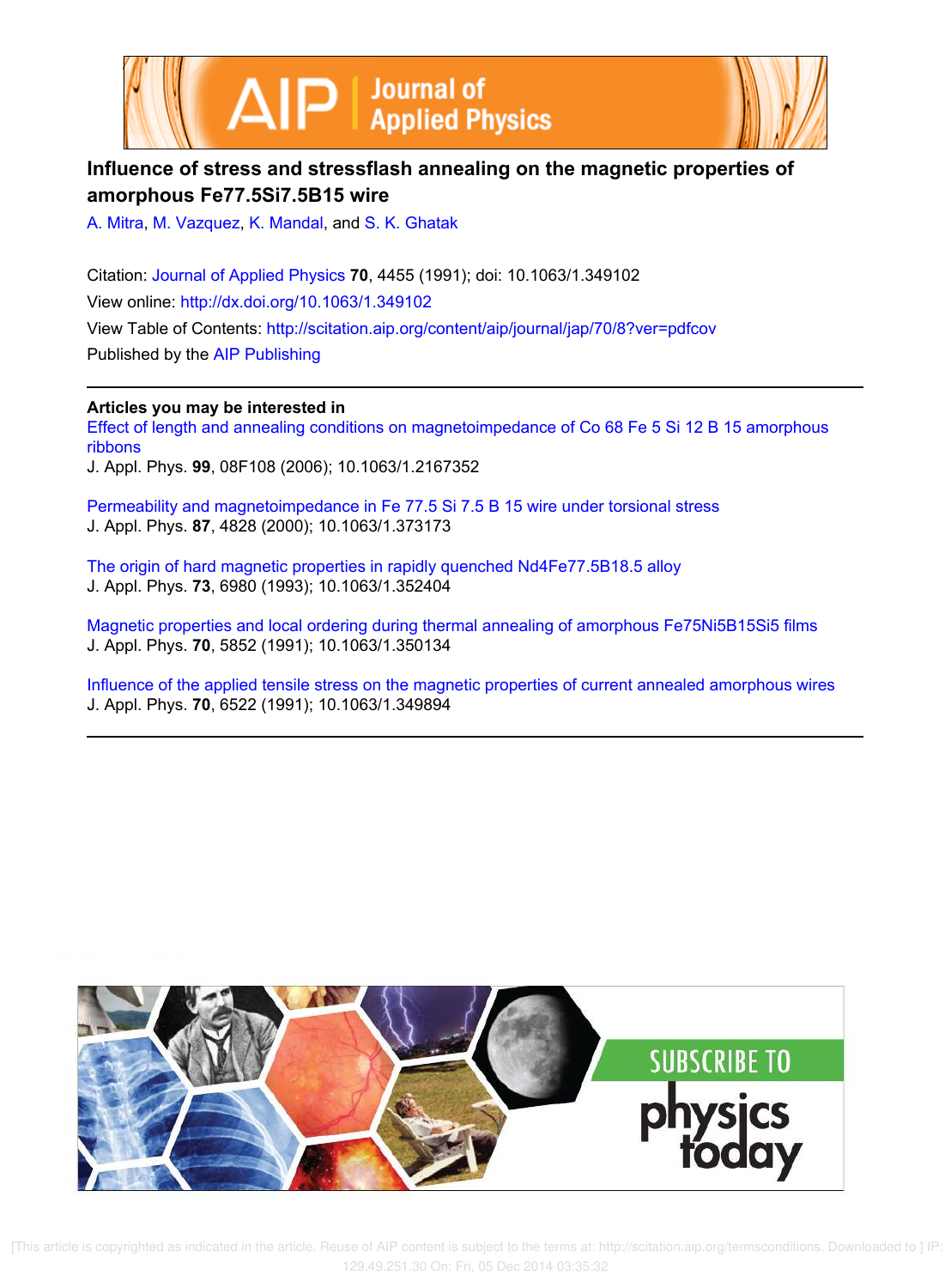## Influence of stress and stress-flash annealing on the magnetic properties of amorphous  $Fe_{77.5}Si_{7.5}B_{15}$  wire

A. Mitra<sup>a)</sup>

Magnetism Laboratory, Department of Physics and Meteorology, Indian Institute of Technology, Kharagpur-721302, W: B., India

M. Vazquez

Instituto de Ciencias de Materiales (CSIC), Serrano 144, 28006 Madrid, Spain

K. Mandal and S. K. Ghatak

Magnetism Laboratory, Department of Physics and Meteorology Indian Institute of Technology, Kharagpur-721302, W; B., India

(Received 28 June 1990; accepted for publication 26 June 1991)

The influence of the tensile stress on the flux reversal phenomena in as-quenched state of  $Fe_{77.5}Si_{7.5}B_{15}$  is investigated. A large and stable Barkhausen jump is observed at a field  $H^*$ , called the switching field. The switching field  $H^*$  passes through a minimum as tensile stress increases and the jump in magnetization  $M^*$  at  $H^*$  grows with stress. It is observed that  $H^*$  of the sample can be modified by flash annealing under stress. The results on magnetic properties like coercive field, squareness ratio, power loss of as-quenched and stressannealed samples are presented. The stress annealing induces elastic and plastic components in anisotropy.

#### INTRODUCTION

The magnetic properties like initial susceptibility,  $M-H$ behavior, coercivity, etc., of amorphous alloys depend very much on the internal stress generated during the preparation. The nature, magnitude, and distribution of frozen stress in the amorphous state strongly depend on the process of rapid quenching and the morphology of the alloy. The differences in magnetic behavior of magnetostrictive alloys in the form of ribbons produced by melt spinning' and wires produced by in-water quenching<sup>2</sup> are due to different internal stresses. $3$  After relaxing the internal stress by annealing for long durations of time similar magnetic properties are observed<sup>4</sup> for wire- and ribbon-shaped samples. This suggests that the magnetoelastic coupling in the presence of internal stress plays a predominant role in determining the magnetic properties of amorphous alloys. Among all the differences in magnetic behavior between wire and ribbon shaped samples the most striking feature is the low-field magnetic behavior. At low field, instead of any minor loop as generally observed in a magnetic system, a re-entrant flux reversal resulting in a large and stable Barkhausen jump occurs in magnetostrictive amorphous wire. The flux reversal appears when the applied field crosses a critical value—the switching field  $H^*$ . This switching characteristic makes the amorphous wire suitable as a pulse-generating sensor element for applications such as rotary encoder, noncontact switches, security sensor, etc.<sup>5,6</sup>

The model which describes the flux reversal at  $H^*$  assumes the existence of an axial domain within the inner core and a closure domain at the outer layer along with zig-zag walls at the surfaces.<sup>7,8</sup> The magnetization in the

axial domain is oriented parallel to the axis of the wire, whereas that in the closure domain is normal to the axis. The existence of tensile longitudinal stress within the inner core and radial stress within the outer region and finite magnetostriction are considered to be the reason for such complicated domain structure. In this model the re-entrant flux reversal is due to reversal of magnetization in the inner-core domain. This domain model is also used to interpret the magnetoresistance results on amorphous wire.<sup>9</sup> The large Barkhausen jump disappears when the outer region is removed by etching.<sup>10</sup> This underlines the importance of stress distribution (existence of radial and longitudinal stress) in the phenomena of flux reversal and other magnetic behavior of the wire.

Therefore, the study of flux-reversal behavior by changing the stress distribution can provide much insight into the phenomenon. It has been observed during ac magnetization measurements<sup>4</sup> that the field  $H^*$  changes very much in the presence of external tensile stress. So the switching field  $H^*$  can be controlled by introducing stressinduced anisotropy. This phenomenon has been studied here in  $Fe_{77.5}Si_{7.5}B_{15}$  wire which is flash annealed under external tensile stress. The switching field  $H^*$  of the annealed sample passes through a minimum as the magnitude of external stress applied during flash annealing increases. For an as-quenched sample, similar minimum is observed as a function of external tensile stress applied during the measurement of  $H^*$ . But the magnitude of  $H^*$  in an annealed sample is found to be much smaller than that in an as-quenched sample for a corresponding external stress. The results on the other magnetic properties like magnetization  $M^*$  at  $H^*$ , coercivity, power loss, etc., in asquenched and annealed samples are also presented.

a) Present Address: National Metallurgical Laboratory, MTP Division, Jamshedpur-83 1007, India.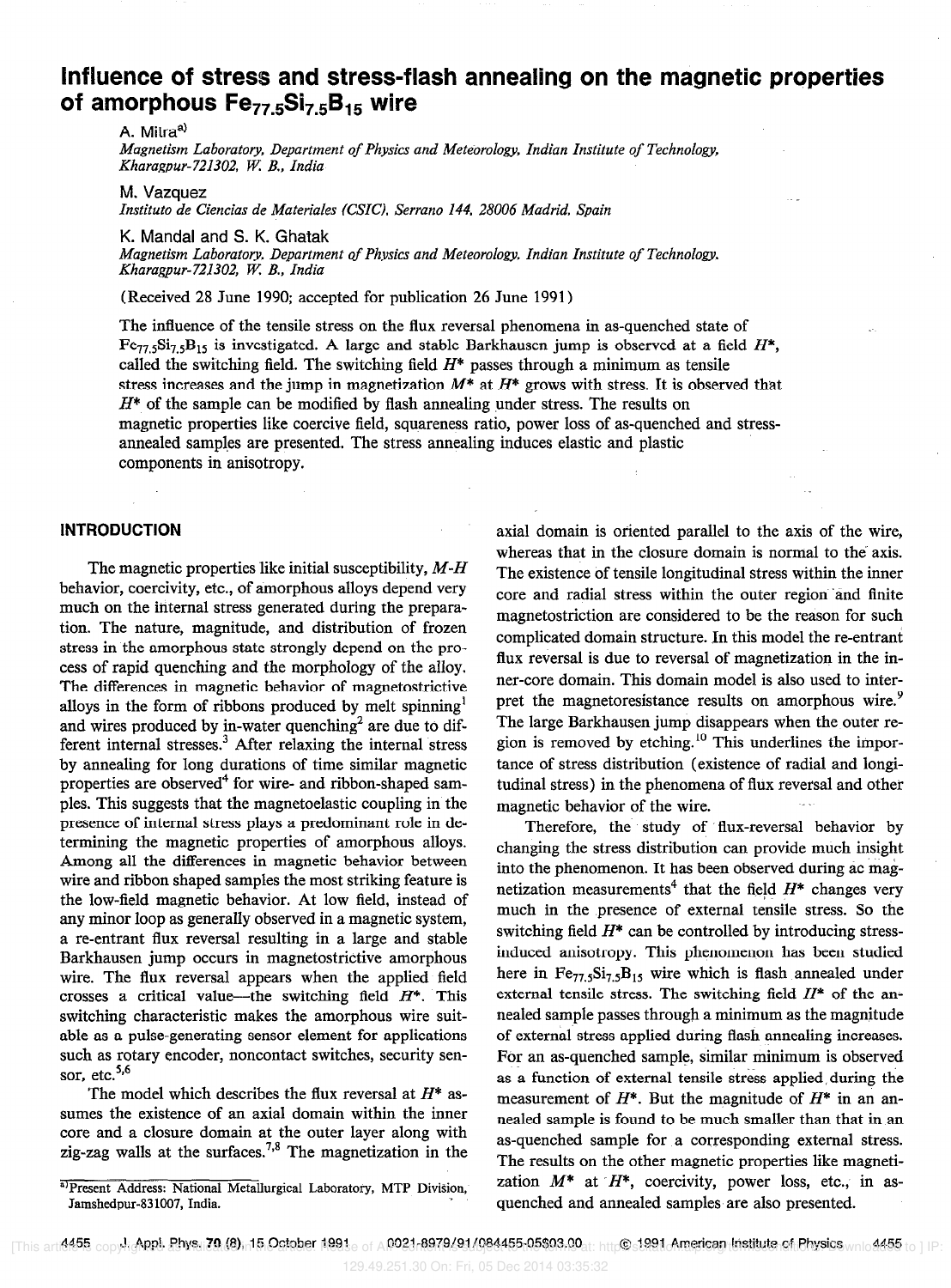

FIG. 1. Schematic diagram of the experimental setup together with the different parameters of the hysteresis loop. P is the primary,  $S_1$  and  $S_2$  are two secondaries and  $E$  is earth-field compensating coil.

#### EXPERIMENT

tion. The secondaries are placed in a uniform magnetic of these annealed wire as pulse-generating sensor-element<br>field which can be varied continuously in forward and re-<br>four annealed wires having different values of  $H^$ nical saturation has been observed. The power loss is ob-  $\times 10^{-6}$  the demagnetization fields are in mOe rained from the area of the hysteresis loop tained from the area of the hysteresis loop.

The flash annealing<sup>11</sup> is done by sending a current pulse through the wire in the presence of tensile stress. The current amplitude of 350 mA and 3 s duration is used, and higher amplitudes of current have been found to destroy the flux-reversal characteristic. The tensile stress is applied by loading one end of the wire while the other end is clamped. A separate piece of wire is taken for each annealing. The measurements on the stress-annealed sample have been made without any external stress and the value of stress given in the results of each annealed sample is the value of stress applied during annealing.

#### **RESULTS**

The stress dependence of  $H^*$  in the as-quenched state of the wire-shaped amorphous alloy  $Fe_{77.5}Si_{7.5}B_{15}$  is given in Fig. 2. An almost linear decrease of  $H^*$  is observed up to  $\sigma = 260$  MPa beyond which it increases more steeply. For stress-annealed samples the nature of the variation of  $H^*$ with stress applied during annealing is similar to the asquenched sample under external stress. The magnitude of  $H^*$  in this case is much smaller than that in the asquenched sample for a corresponding external stress. This shows the usefulness of stress annealing in varying the



FIG. 2. Plot of switching field  $(H^*)$  against the stress  $(\sigma)$ . Curve a for as-quenched sample under applied tensile stress  $(\sigma)$  and curve b for sample annealed under different tensile stress  $(\sigma)$ .

Amorphous wire having a nominal composition of magnitude of  $H^*$  which is desirable for application pur-<br>Size Bre and produced by in-water quenching is used pose. Therefore, the magnitude of critical field  $H^*$  can suit Fe<sub>77.5</sub>Si<sub>7.5</sub>B<sub>15</sub> and produced by in-water quenching is used pose. Therefore, the magnitude of critical field  $H^*$  can suit-<br>here. The sample of length  $\approx$  7 cm is placed within one of ably be varied by an appropriat here. The sample of length  $\approx$ 7 cm is placed within one of ably be varied by an appropriate combination of stress and<br>two identical secondary coils connected in series oppositional and the during annealing. In order to s two identical secondary coils connected in series opposi-<br>tion. The secondaries are placed in a uniform magnetic of these annealed wire as pulse-generating sensor-element field which can be varied continuously in forward and re-<br>verse directions. The induced voltage from the secondaries 92, and 123 mOe) and of nearly identical length are put verse directions. The induced voltage from the secondaries 92, and 123 mOe) and of nearly identical length are put<br>is integrated by an integrator (Walker Scientific Inc. MF-<br>together and total change in magnetization of th is integrated by an integrator (Walker Scientific Inc. MF-<br>3D) The integrated voltage which is proportional to the due to Barkhausen jump is measured as a function of dc 3D). The integrated voltage which is proportional to the due to Barkhausen jump is measured as a function of dc<br>magnetization is measured at different fields and is also field H. The first discontinuous change in magnetiz magnetization is measured at different fields and is also field H. The first discontinuous change in magnetization<br>recorded by an x-y recorder. The earth's field is compen-<br> $(M_T)$  is observed around  $H \approx 36$  mOe but other recorded by an x-y recorder. The earth's field is compen-  $(M_T)$  is observed around  $H \approx 36$  mOe but other jumps sated by another static field. In Fig. 1, the schematic dia-<br>appear at higher fields compared to their respec sated by another static field. In Fig. 1, the schematic dia-<br>
gram of the setup and a hysteresis loop is shown Here  $M^*$  of  $H^*$  (Fig. 3). The magnetization reversal appearing at gram of the setup and a hysteresis loop is shown. Here  $M^*$  of  $H^*$  (Fig. 3). The magnetization reversal appearing at is the discontinuous jump in magnetization at  $H^*$ . The higher field is due to the demagnetizing fie is the discontinuous jump in magnetization at  $H^*$ . The higher field is due to the demagnetizing field produced by coercive field  $(H)$  and remanence  $(M)$  are determined wire which is magnetized at lower field. Although t coercive field  $(H_c)$  and remanence  $(M_r)$  are determined wire which is magnetized at lower field. Although typical when the field is decreased from a large value where tech-<br>values of demagnetization factor lies around (2– when the field is decreased from a large value where tech-<br>nical saturation has been observed. The nower loss is ob-<br> $\times 10^{-6}$  the demagnetization fields are in mOe range due to

> The discontinuous jump of magnetizating  $M^*$  occurring at  $H^*$  shows a shallow minimum at low stress but increases linearly for higher stresses up to  $\sigma = 525$  MPa (Fig. 4) for the as-quenched state. For annealed samples



FIG. 3. Total change of magnetization  $(M_T)$  with field H when four pieces of wire of different switching field  $(H^*)$  are kept together. The values of  $H^*$  of four individual wires are 36, 63, 92, and 123 mOe.

 [This article is copyrighted as indicated in the article. Reuse of AIP content is subject to the terms at: http://scitation.aip.org/termsconditions. Downloaded to ] IP: 129.49.251.30 On: Fri, 05 Dec 2014 03:35:32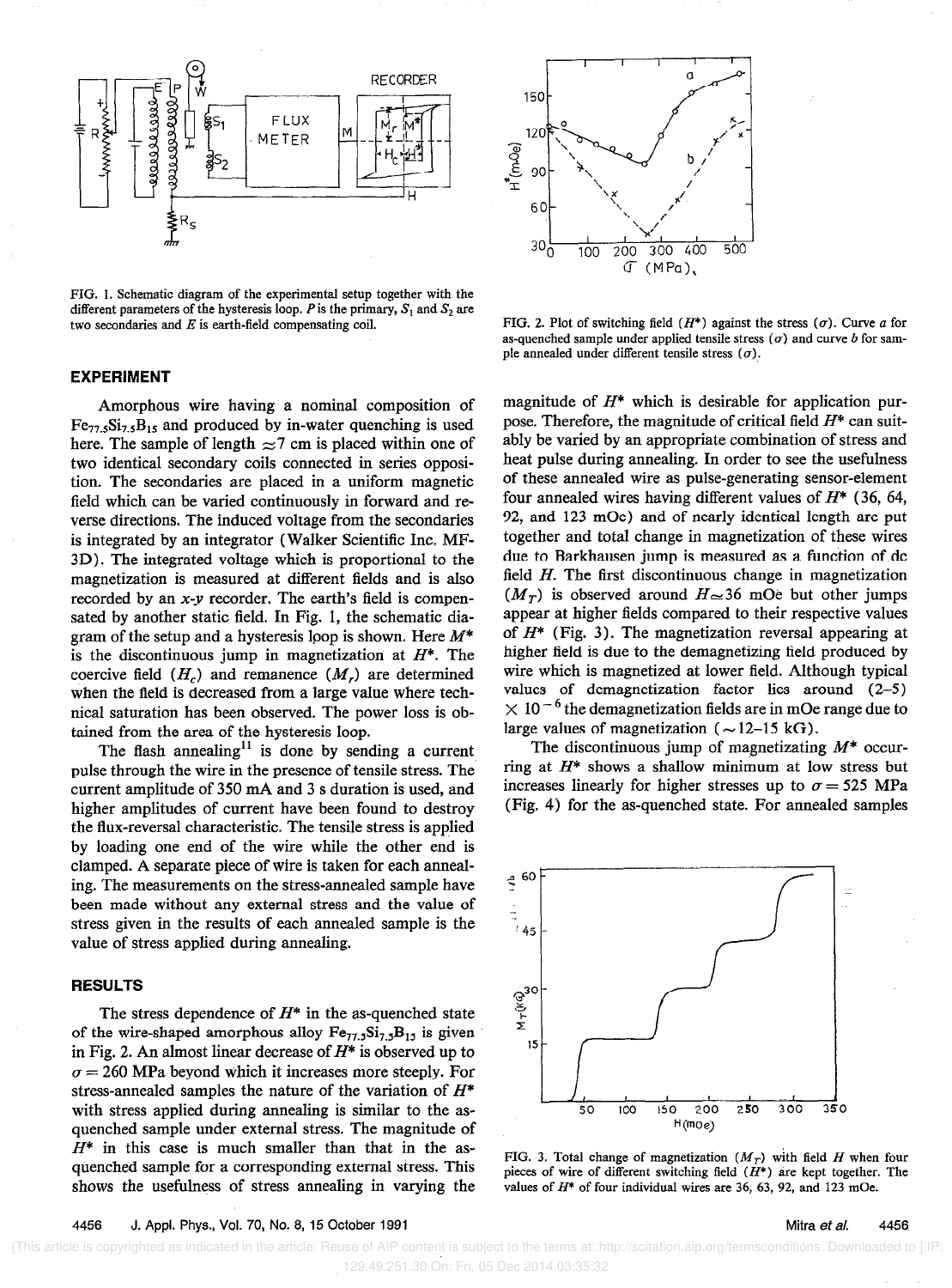

FIG. 4. Dependence of discontinuous jump in magnetization  $(M^*)$  of the as-quenched sample (curve  $a$ ) with stress  $\sigma$  and of annealed sample (curve b) with stress present during annealing.

the minimum appears at higher stresses (Fig. 4). The variation of coercive field  $H_c$  with stress, as shown in Fig. 5 is more complex. It exhibits a maximum at low stress and broad minimum at higher stress for both unannealed and annealed samples. The position of both the minimum and the maximum in the annealed case shifts towards a higher stress value compared to those of the as-quenched one. Fig. 6 represents the effect of tensile stress on the squareness ratio  $(M_{\nu}/M_{s})$ . In the as-quenched state (Fig. 6) the remanence increases with stress and tends to saturate at higher stress. After stress annealing there is almost no change on the squareness ratio except for a slight increase in  $M_r$  at higher stress-annealed wires. Figure 7 represents the stress behavior of power loss determined from the area of the hysteresis loop. In the as-quenched sample (curve  $a$ ) power loss increases for low values of stresses and shows a maximum at 60 MPa. It then starts decreasing giving a minimum around 200 MPa. After  $\sigma = 200$  MPa the power loss starts increasing rapidly. For the annealed case (curve b) the extent of the variation in power loss is reduced, the maximum is broadened and the minimum appears at higher stress value.



at different stress  $\sigma$  and of annealed samples annealed at different stress  $\sigma$ .



FIG. 6. Plot of squareness ratio  $(M_{\nu}/M_{s})$  of the as-quenched sample (a) at different tensile stress  $\sigma$  and of annealed sample (b) annealed at different stress  $\sigma$ .

#### DISCUSSIONS

Amorphous wires produced by in-water quenching technique have a unique distribution of internal stress. When the molten alloy hits the water the outer shell solidifies first and then the inner core solidifies and shrinks. Due to this differential cooling process a radial tension is created which increases towards the center of the wire resulting in an axial tensile stress at the inner region. Thus the internal stress distribution produces two distinct regions in the amorphous wires-one is an inner core where a tensile stress exists and the other is an outer core where a radial directional stress is present. The transition from longitudinal to transverse stress distribution is expected to occur gradually over a few atomic layers. The volume of the inner and outer core regions depends very much on the magnetoelastic coupling of the sample. These two internal stresses are long range in character and play a predominant role in determining the domain structure. For a positive magnetostrictive system like  $Fe_{77.5}Si_{7.5}B_{15}$  the axial tensile stress produces an axial domain (inner core) whose magnetization orients parallel to the axis. Similarly, the radial



FIG. 5. Variation of coercivity  $(H_c)$  of an as-quenched sample (curve a) FIG. 7. Dependence of power loss w of the as-quenched sample (a) at different stress or while curve b is for the corresponding stressannealed samples.

129.49.251.30 On: Fri, 05 Dec 2014 03:35:32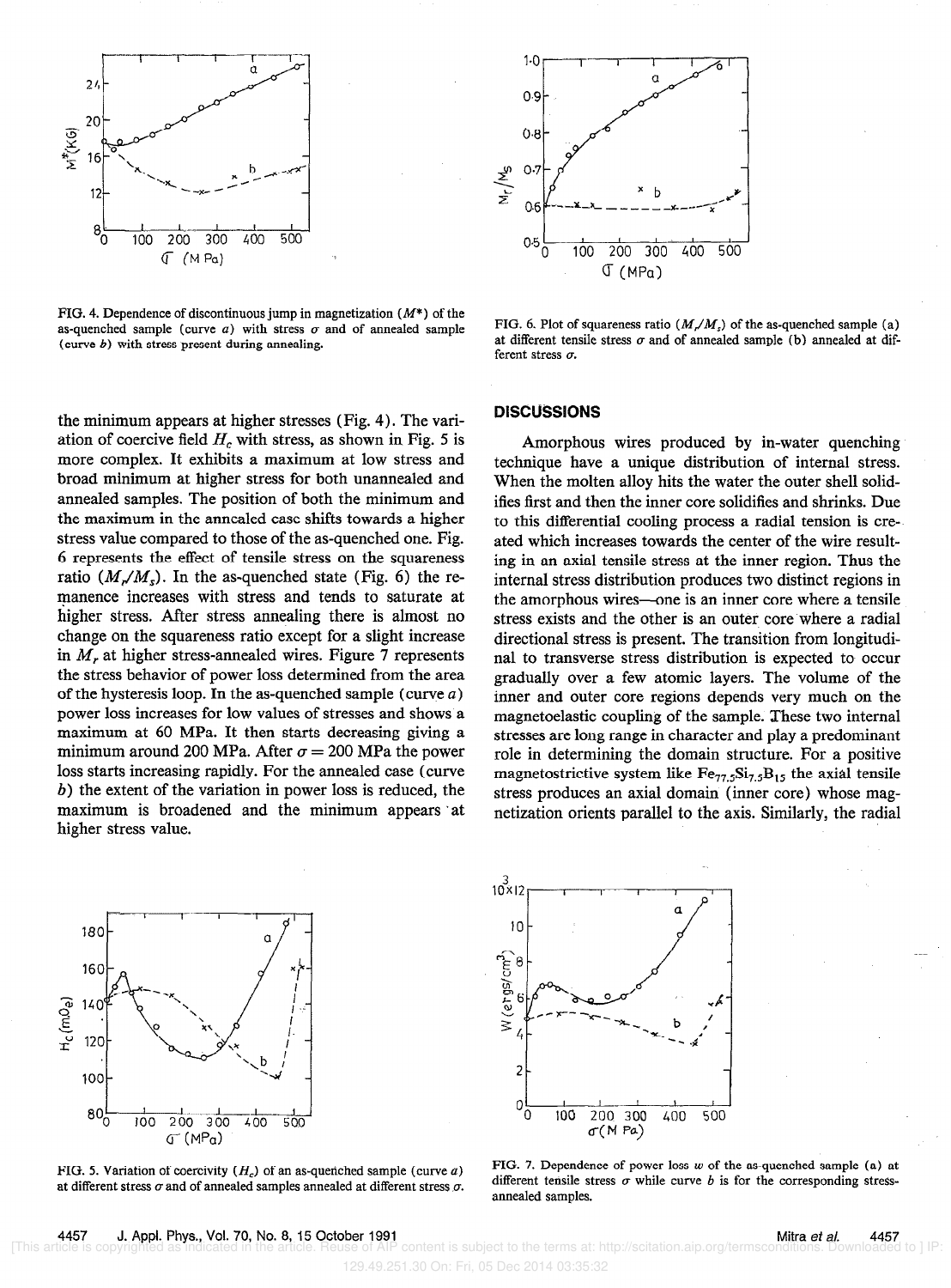

FIG. 8. Simplified picture for the magnetoelastic anisotropy distribution  $P(K)$  in amorphous wire along the radius r. Positive and negative values correspond to anisotropies with easy axis parallel or perpendicular to the ribbon axis, respectively.

stress produces a domain structure where  $M$  is perpendicular to the axis. To a first approximation, the distribution  $P(K)$  of axial anisotropy energy, K, originating from the coupling of the internal stress with the magnetization can be considered as shown in Fig. 8 and can be written in a simplest form as

$$
P(K) = +1 \quad \text{for } r < r_0,
$$
\n
$$
= -1 \quad \text{for } r > r_0,
$$

where r is the distance from the center of the wire and  $r_0$  is the distance where the anisotropy energy changes its direction. The values of  $r_0$  depends on the magnetostriction constant and the stress distribution. In the case of low magnetostrictive wire the value of  $r_0$  is not distinguishable and hence it behaves like a ribbon.<sup>+,•</sup> When the tensile stress is applied to a positive magnetostrictive sample the stress distribution shifts to a higher stress level resulting in an increase in the value of  $r_0$ . These two regions have been studied by measuring the transverse and longitudinal magnetoresistance and a "self-similar expansion" model has been proposed by Makino et  $al$ <sup>9</sup> The large Barkhausen jump is observed as the flux reversal occurs in the magnetized state. Using the Matteucci effect<sup>12</sup> the flux-reversal mechanism has been studied by Humphrey et  $al^8$ . He observed that the re-entrant reversal proceeds in three steps. In the first step the nucleation starts at the two ends of the wire, grows by a constant flux change and finally there is a fast reversal as the two domain walls meet and collapse. The inhomogeneous freezing along the direction of the wire may produce some short-range stress centers which can be either tensile or compressive in nature. These shortrange stresses are the pinning centers for the domain walls.<sup>13</sup> With the application of the applied tensile stress the effect of stress centers may reduce and the domain wall movement will be much easier. This explains the initial soft magnetic nature of the stress dependent properties of the as-quenched sample. The slow variation of  $M^*$  at low stress also depicts the presence of a random distribution of internal stress. It is not quite understood why in high-field measurements of coercivity and power loss, hard magnetic behavior has been observed for very low stress values. After this initial disparity between the high- and low-field behavior the stress-dependent magnetic properties are the same for both field regions.

When the applied stress is increased, the volume of the inner core increases at the expense of the outer core volume. This is incorporated in the increase of  $M^*$  or  $M_r$ , value with the applied stress. Thus increase of the axial anisotropy region together with the reduction of shortrange stress centers result in a monodomain structure. At higher value of stress the domains deform both in their shape and size and the distortion resists the easy movement of the domains. This consequently makes the system magnetically hard.

It has been found that the annealing of the wire for long durations of time (not long enough to destroy the amorphous nature) destroys the switching behavior. $4.5$ This is due to the removal of the radial stress from the outer region of the wire. Flash annealing has been adopted to heat up the sample for short durations so that the nature of the internal stress distribution is not radically disturbed. It is observed from the behavior of  $H^*$  with stress applied during flash annealing that such treatment introduces frozen stress within the wire. At the same time some of the radial stress has been annealed out during the treatment. This is borne out from the fact that  $H^*$  in an annealed sample is reduced compared to that in an as-quenched sample at the corresponding stress. The effects of applied stress on the magnetic properties can be made permanent if the longitudinal stress can be "frozen in" inside the wire. The study of stress-annealed amorphous ribbon reveals that the fraction of tensile stress applied during annealing remains within the sample as a frozen in condition even when the applied stress is withdrawn.<sup>14</sup> By stress annealing, the switching field  $(H^*)$  can suitably be controlled. This demonstrates the feasibility of using the amorphous wire for pulse-generating sensor elements where there is a continuous change of dc field.

#### **CONCLUSION**

Stress and stress-annealing dependence of magnetic properties have been studied for amorphous  $Fe<sub>77.5</sub>Si<sub>7.5</sub>B<sub>15</sub>$ wire produced by in-water quenching method. The stressdependent characteristics show soft magnetic behavior at low stress. But the wire becomes magnetically harder at higher stress values. Similar behaviors have also been observed for samples annealed at different stresses. For annealed samples the softness extends to higher stress-annealed values than that observed from the stress behavior of the as-quenched state. The anisotropy induced during flash annealing under tensile stress is responsible for the change in magnetic properties. So  $H^*$  and  $M^*$  in the asquenched state can be modified by choosing the appropriate value of stress applied during flash annealing. This characteristic can be used for pulse-generating sensor elements.

### ACKNOWLEDGMENTS

This work is supported by the Department of Science and Technology, Government of India. Financial help to one of us (KM) from CSIR, Government of India is ac-

4458 J. Appl. Phys., Vol. 70, No. 8, 15 October 1991 Mitra et al. 4458

 [This article is copyrighted as indicated in the article. Reuse of AIP content is subject to the terms at: http://scitation.aip.org/termsconditions. Downloaded to ] IP: 129.49.251.30 On: Fri, 05 Dec 2014 03:35:32